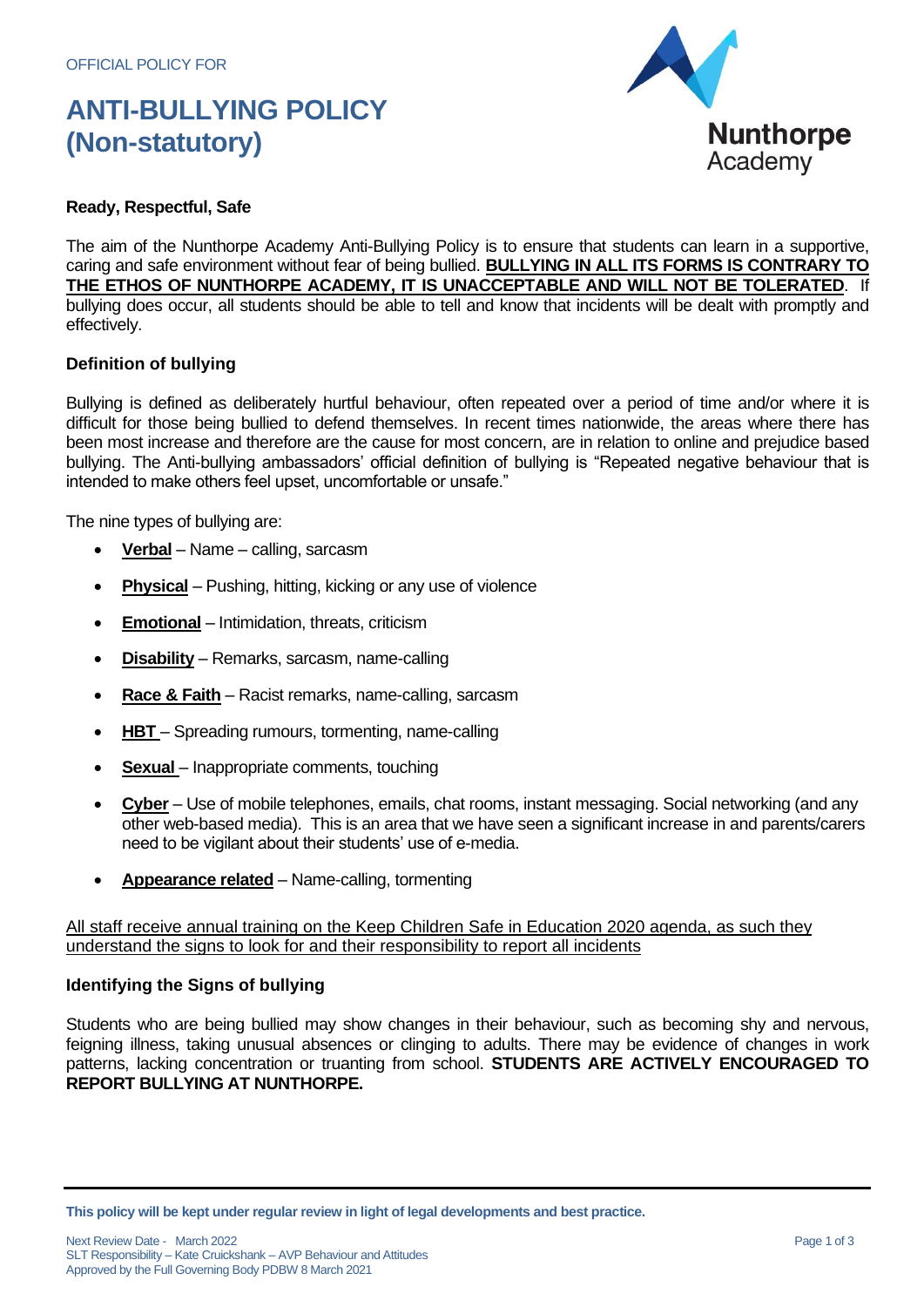# **ANTI-BULLYING POLICY (Non-statutory)**



## **Procedures for reporting**

Any student who feels that they are being bullied or witnesses bullying, should report this to their tutor or other member of colleagues of their choice. If they are too scared to tell a member of staff or to speak to another adult on their own, they should ask a friend to go with them.e student could also tell their family and ask their family to inform the Academy.

Nunthorpe has a confidential email address [anti-bullying@nunthorpe.co.uk](../../../../../Documents%20and%20Settings/djeffery/Local%20Settings/Temporary%20Internet%20Files/Content.Outlook/10OQ26LJ/anti-bullying@nunthorpe.co.uk) where students can report incidents of bullying. This can be accessed via the Nunthorpe Academy website by clicking on "For Students", then "student support – anti-bullying". This can be either the victim or witness to bullying.

Students are encouraged to talk to a pastoral manager or the Inclusion Officers or any member of staff. An investigation will commence if deemed necessary.

#### **Responding to bullying**

Nunthorpe's colleagues must be alert to the signs of bullying and act promptly and firmly against it. The Inclusion Officers will investigate serious incidents. Senior colleagues, including Senior Pastoral Managers, Assistant Pastoral Managers, Heads of Department/Subject, Assistant Vice Principal Behaviour and Attitudes, Assistant Vice Principals, Vice Principal will be expected to support the Inclusion Officers. The relevant Tutors and/or Pastoral Managers of those students involved will be made aware of any incident by means of a Behaviour Incident Report (BIR) as well as an entry on the student's Class Charts record/SIMS/CPOMS. This will be retained for future reference and will also help identify any patterns or repeats in behaviour. Parents/carers will be kept informed of the stages.

Cyber-bullying (Online), by its very nature, will always require further investigation. If the bullying involves mobile telephones or other multimedia devices these will be confiscated to enable investigators to examine them. The Nunthorpe Academy Internet and Network Usage Policy clearly outlines the procedures relating to: Computer systems, Internet, email, mobile telephone and multimedia use.

Students and their parents/carers are required to agree to and sign 'Nunthorpe Academy Internet and Network Usage Agreement' upon the student's admission to the Academy. It clearly informs all parties, that any evidence of this type of bullying, will be retained (for purposes of the investigation) by the Academy e.g. emails, text messages, etc.

#### **Advice and support**

Nunthorpe students are provided with accessible sources of advice and support. A student who feels they are subject to bullying, or who has witnessed bullying, may approach any Academy colleagues who will then ensure that the matter is dealt with as quickly as possible.

Pastoral Managers and Form Tutors can provide advice, reassurance and support to any student who has been subject to bullying and will help with regard to restoring self-esteem and confidence. If necessary, Pastoral Managers can arrange counselling for victims of bullying, or indeed the bullies with a member of the Inclusion team. Students who have bullied others will be supported by: discussing what happened, discovering why they became involved, establishing the wrong doing and why there is a need to change their behaviour. Also parents or carers will be informed to help change the attitude of the student. Students who are concerned about bullying, either as a victim, a witness or those involved in bullying behaviour, can ask to speak to an anti-bullying ambassador. This can be done at student services or via the pastoral team.

**This policy will be kept under regular review in light of legal developments and best practice.**